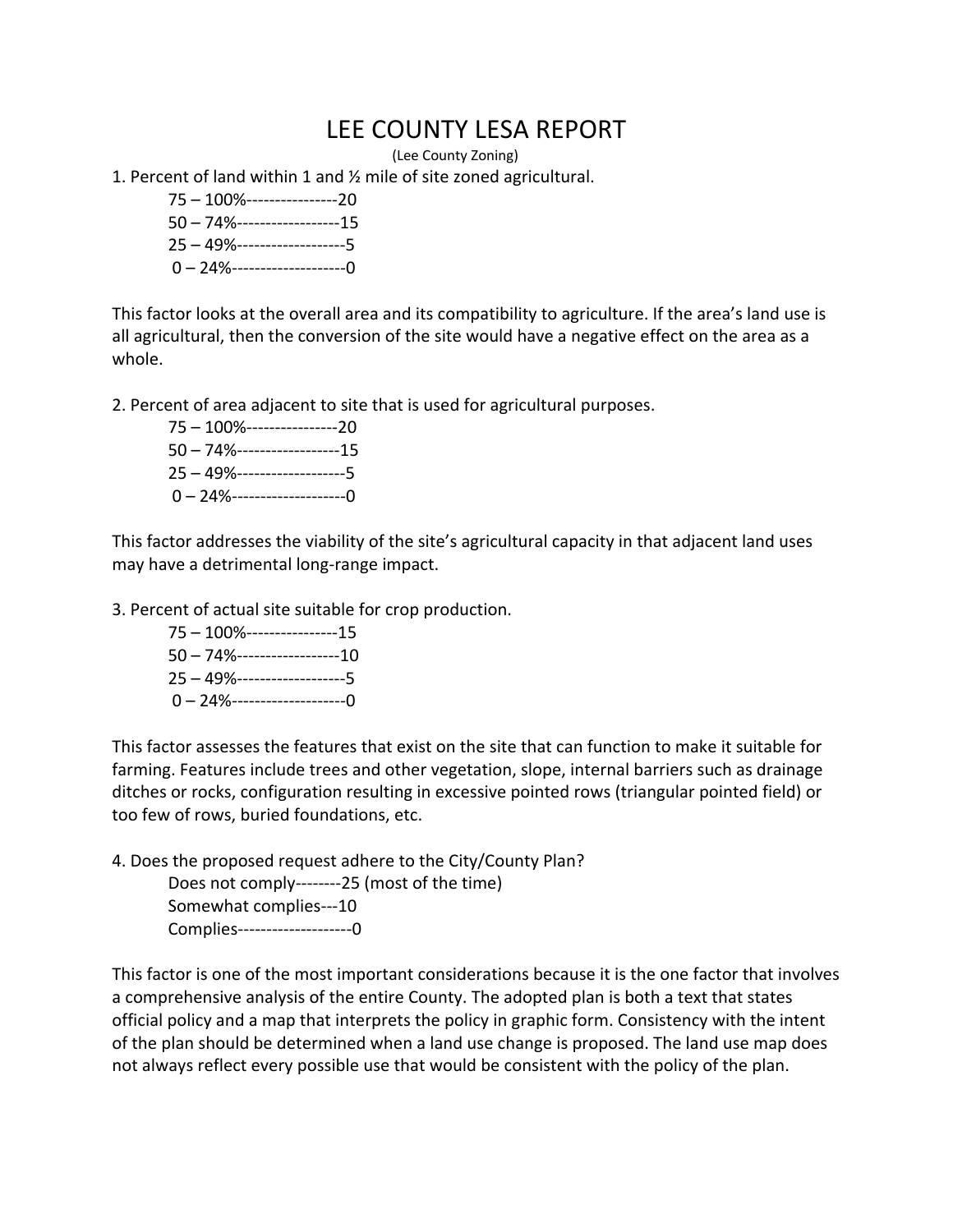5. Distance to City/Village/town. More than 1 ½ mile------20

| 1/2 to 1 1/2 mile----------------15                           |  |
|---------------------------------------------------------------|--|
| 1/ <sub>4</sub> to 1/ <sub>2</sub> mile---------------------5 |  |
| Adjacent---------------------0                                |  |

The factor is designed to prevent new development, and the ensuing costs to the County, from expanding into an area zoned for agricultural use.

6. Availability of municipal water and/or sewer.

Over 1,000 feet-----------10 501 – 1,000 feet------------5 500 feet or less-------------0

This factor takes into consideration the high cost of developing an urban area on agricultural land. Consideration should also be given to the number of wells/septic systems placed per acre based upon health department regulations. (Must look for the city corporate line and then determine if the city/village has their own water)

7. Distance from fire/ambulance protection service.

| 5 or more miles-----------20    |  |
|---------------------------------|--|
| 2 % to 5 miles----------------5 |  |
| 500 feet or less-------------0  |  |

This factor adheres to the County Land Use Plan in that development should take place within 1 ½ miles of an existing town or village.

8. What is the current public access road to the site?

| Earthen road---------------15 |  |
|-------------------------------|--|
| Township road------------10   |  |
| County road-----------------5 |  |
| State road------------------0 |  |

9. Is proposed use compatible with surrounding uses?

Not compatible------------15 Somewhat compatible----8 Compatible-------------------0

This factor as in any land use change, compatibility of surrounding land uses must be considered. It becomes difficult to determine in some instances whether a proposed use is totally compatible based on the density or intensity of similar uses, therefore, a point value for "somewhat compatible" has been included. In instances where the proposed use would create or contribute to potential conversion of surrounding farmland, the highest point value should be given.